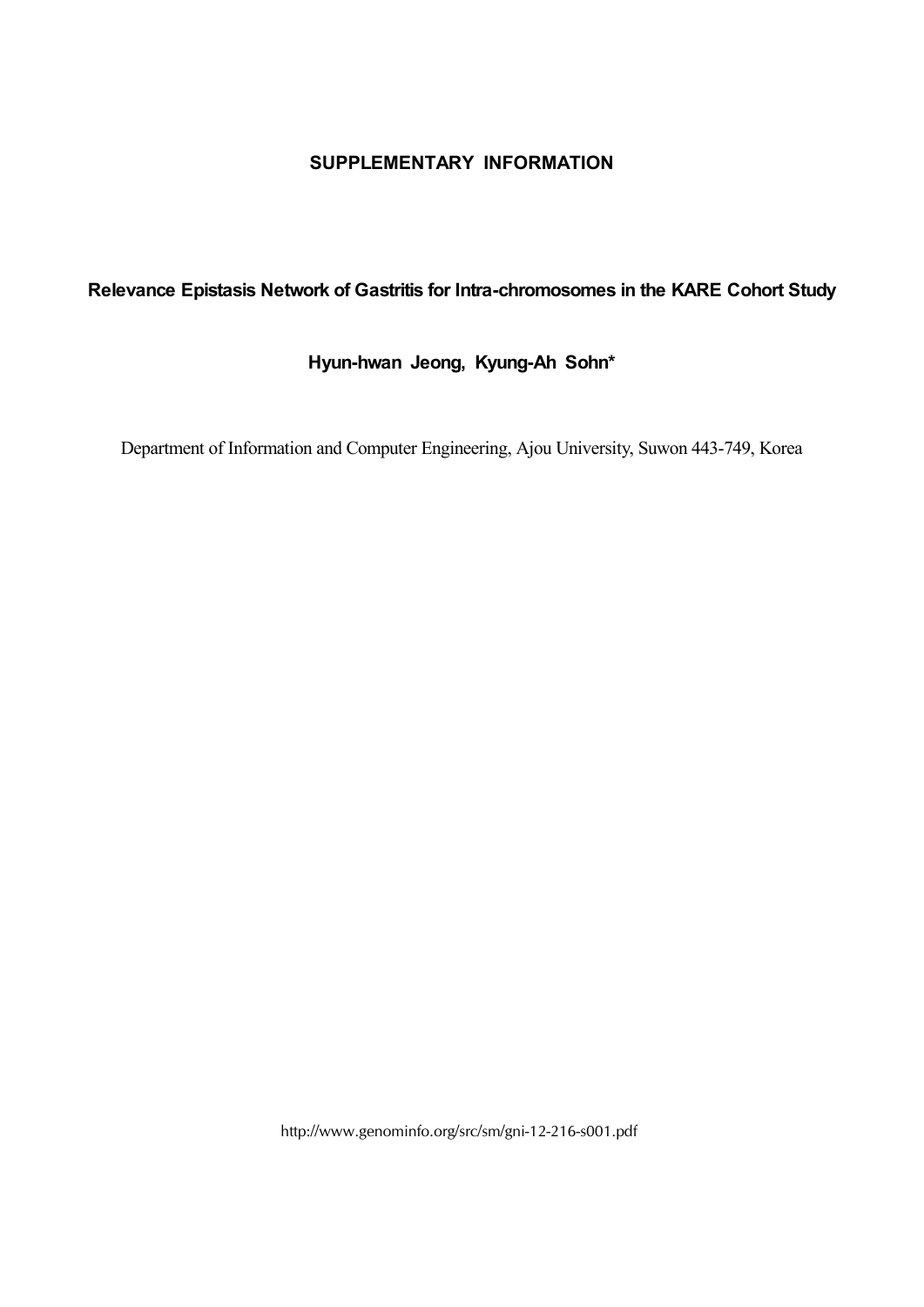| Chromosome     |            | Loci       | M.I.   | p-value  |
|----------------|------------|------------|--------|----------|
| $\mathbf{1}$   | rs16859942 | rs16833167 | 0.0115 | 4.36E-02 |
| $\mathbf{1}$   | rs16859942 | rs2104927  | 0.0115 | 4.62E-02 |
| $\sqrt{2}$     | rs41419446 | rs17654413 | 0.0125 | 4.27E-03 |
| $\mathbf{2}$   | rs6729316  | rs4629147  | 0.0125 | 4.86E-03 |
| $\sqrt{2}$     | rs1026992  | rs826129   | 0.0119 | 1.91E-02 |
| $\sqrt{2}$     | rs6729316  | rs16865783 | 0.0118 | 2.58E-02 |
| $\sqrt{2}$     | rs6729316  | rs11124220 | 0.0117 | 2.88E-02 |
| $\sqrt{2}$     | rs6729316  | rs2975788  | 0.0116 | 3.69E-02 |
| $\mathfrak{Z}$ | rs17670486 | rs12489012 | 0.0116 | 2.80E-02 |
| 3              | rs17248901 | rs6799941  | 0.0114 | 4.87E-02 |
| 6              | rs243131   | rs10484725 | 0.0125 | 3.03E-03 |
| 6              | rs16877530 | rs6455943  | 0.0124 | 4.14E-03 |
| 6              | rs16877530 | rs3804498  | 0.0123 | 5.23E-03 |
| 6              | rs243131   | rs6917401  | 0.0122 | 6.66E-03 |
| 6              | rs7739767  | rs10485258 | 0.0118 | 1.42E-02 |
| 6              | rs243131   | rs3942865  | 0.0118 | 1.50E-02 |
| 6              | rs243131   | rs12194557 | 0.0117 | 2.06E-02 |
| 6              | rs16877530 | rs9321365  | 0.0117 | 2.18E-02 |
| 6              | rs16877530 | rs2322747  | 0.0115 | 2.81E-02 |
| 6              | rs3799853  | rs12526105 | 0.0115 | 2.84E-02 |
| $\tau$         | rs17427703 | rs10953881 | 0.0132 | 3.98E-04 |
| 9              | rs169730   | rs1331247  | 0.0137 | 1.04E-04 |
| 9              | rs169730   | rs17352208 | 0.0135 | 1.78E-04 |
| 9              | rs169730   | rs4073871  | 0.0131 | 4.57E-04 |
| 9              | rs2151065  | rs1999368  | 0.0127 | 1.14E-03 |
| 9              | rs2025167  | rs17789358 | 0.0125 | 1.77E-03 |
| 9              | rs169730   | rs10989904 | 0.0125 | 1.84E-03 |
| 9              | rs1487508  | rs17800716 | 0.0124 | 2.48E-03 |
| 9              | rs169730   | rs10813746 | 0.0123 | 2.90E-03 |
| 9              | rs169730   | rs17055851 | 0.0123 | 3.03E-03 |
| 9              | rs7859893  | rs575107   | 0.0122 | 3.46E-03 |
| 9              | rs1260460  | rs2275888  | 0.0122 | 3.83E-03 |
| 9              | rs7859237  | rs7039577  | 0.0121 | 4.47E-03 |
| 9              | rs169730   | rs7871055  | 0.0121 | 4.75E-03 |
| 9              | rs169730   | rs7870807  | 0.0121 | 4.78E-03 |
| 9              | rs169730   | rs3126950  | 0.0121 | 5.05E-03 |
| 9              | rs17347542 | rs7020658  | 0.0120 | 6.45E-03 |
| 9              | rs169730   | rs10813879 | 0.0120 | 6.52E-03 |
| $\overline{9}$ | rs4130867  | rs10991808 | 0.0120 | 6.52E-03 |

**Supplementary Table 1.** List of significant SNP pairs and their p-values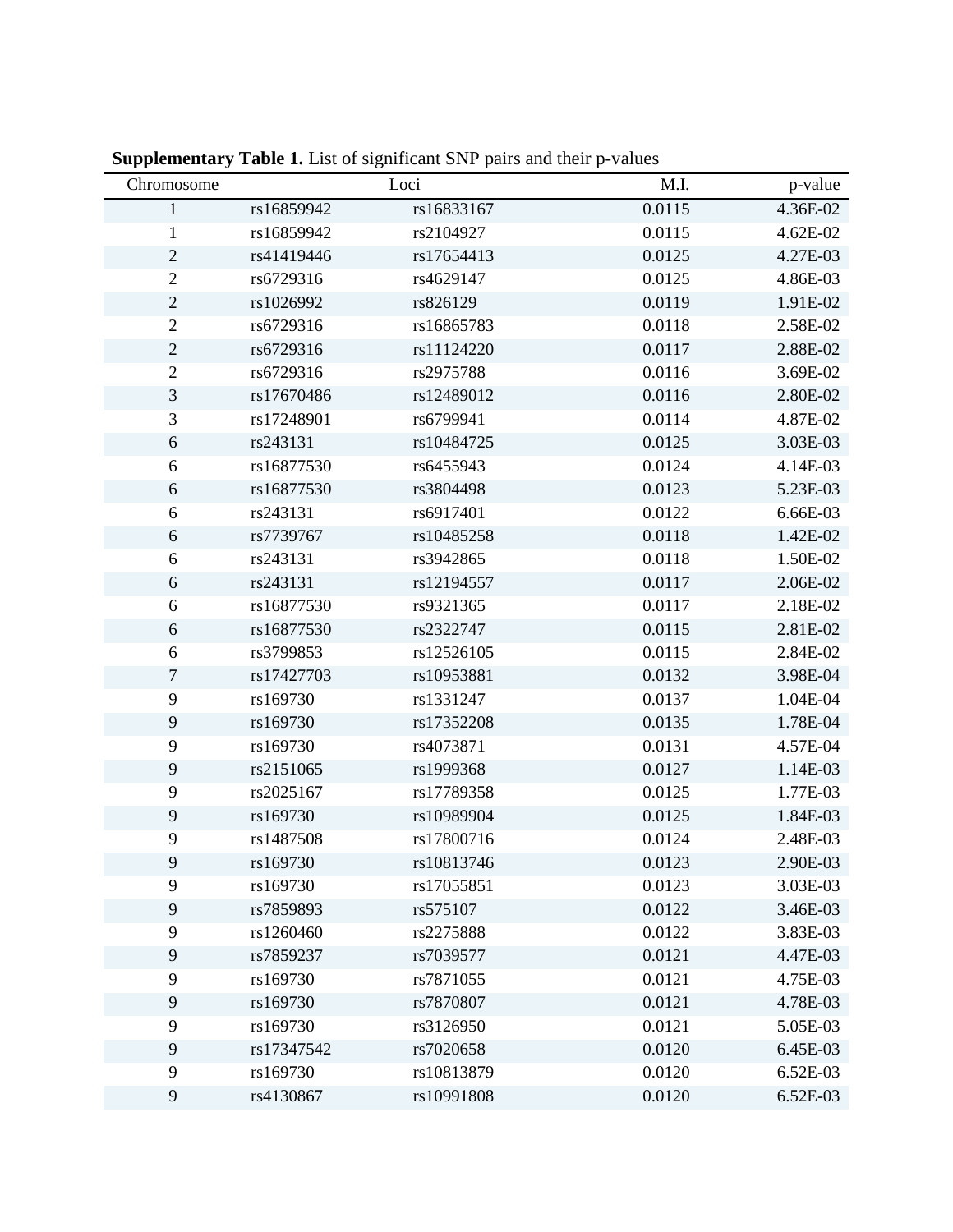| 9 | rs11142815 | rs2900469  | 0.0119 | 6.74E-03 |
|---|------------|------------|--------|----------|
| 9 | rs169730   | rs2224447  | 0.0119 | 7.24E-03 |
| 9 | rs169730   | rs7048595  | 0.0119 | 7.40E-03 |
| 9 | rs169730   | rs1889010  | 0.0119 | 7.79E-03 |
| 9 | rs17061485 | rs2779724  | 0.0119 | 7.83E-03 |
| 9 | rs169730   | rs4487842  | 0.0119 | 7.87E-03 |
| 9 | rs169730   | rs10119786 | 0.0119 | 7.89E-03 |
| 9 | rs169730   | rs10756320 | 0.0119 | 8.09E-03 |
| 9 | rs169730   | rs1318664  | 0.0119 | 8.23E-03 |
| 9 | rs169730   | rs4297092  | 0.0118 | 8.59E-03 |
| 9 | rs169730   | rs10817405 | 0.0118 | 8.61E-03 |
| 9 | rs169730   | rs11140349 | 0.0118 | 8.94E-03 |
| 9 | rs169730   | rs657964   | 0.0118 | 9.09E-03 |
| 9 | rs169730   | rs2674087  | 0.0118 | 9.15E-03 |
| 9 | rs9697131  | rs11790517 | 0.0118 | 9.69E-03 |
| 9 | rs169730   | rs7027121  | 0.0118 | 1.02E-02 |
| 9 | rs13301071 | rs16931907 | 0.0117 | 1.12E-02 |
| 9 | rs4877599  | rs10761082 | 0.0117 | 1.26E-02 |
| 9 | rs169730   | rs1930790  | 0.0116 | 1.35E-02 |
| 9 | rs169730   | rs17351637 | 0.0116 | 1.36E-02 |
| 9 | rs169730   | rs1339248  | 0.0116 | 1.39E-02 |
| 9 | rs10959917 | rs10869137 | 0.0116 | 1.45E-02 |
| 9 | rs9314750  | rs7853594  | 0.0116 | 1.45E-02 |
| 9 | rs169730   | rs563805   | 0.0116 | 1.46E-02 |
| 9 | rs169730   | rs10981674 | 0.0116 | 1.50E-02 |
| 9 | rs10965244 | rs10858231 | 0.0116 | 1.51E-02 |
| 9 | rs1327489  | rs2297533  | 0.0116 | 1.54E-02 |
| 9 | rs10511575 | rs1029034  | 0.0116 | 1.55E-02 |
| 9 | rs169730   | rs11789717 | 0.0116 | 1.57E-02 |
| 9 | rs169730   | rs13285155 | 0.0116 | 1.58E-02 |
| 9 | rs169730   | rs12379369 | 0.0116 | 1.62E-02 |
| 9 | rs2031195  | rs7862812  | 0.0116 | 1.63E-02 |
| 9 | rs13286966 | rs10869463 | 0.0115 | 1.77E-02 |
| 9 | rs169730   | rs2251622  | 0.0115 | 1.79E-02 |
| 9 | rs169730   | rs7047070  | 0.0115 | 1.79E-02 |
| 9 | rs169730   | rs9299353  | 0.0115 | 1.79E-02 |
| 9 | rs169730   | rs2031195  | 0.0115 | 1.80E-02 |
| 9 | rs10964337 | rs16907685 | 0.0115 | 1.87E-02 |
| 9 | rs7027647  | rs10435850 | 0.0115 | 2.02E-02 |
| 9 | rs169730   | rs7041124  | 0.0115 | 2.04E-02 |
| 9 | rs169730   | rs4422822  | 0.0115 | 2.07E-02 |
| 9 | rs10976937 | rs10987290 | 0.0115 | 2.09E-02 |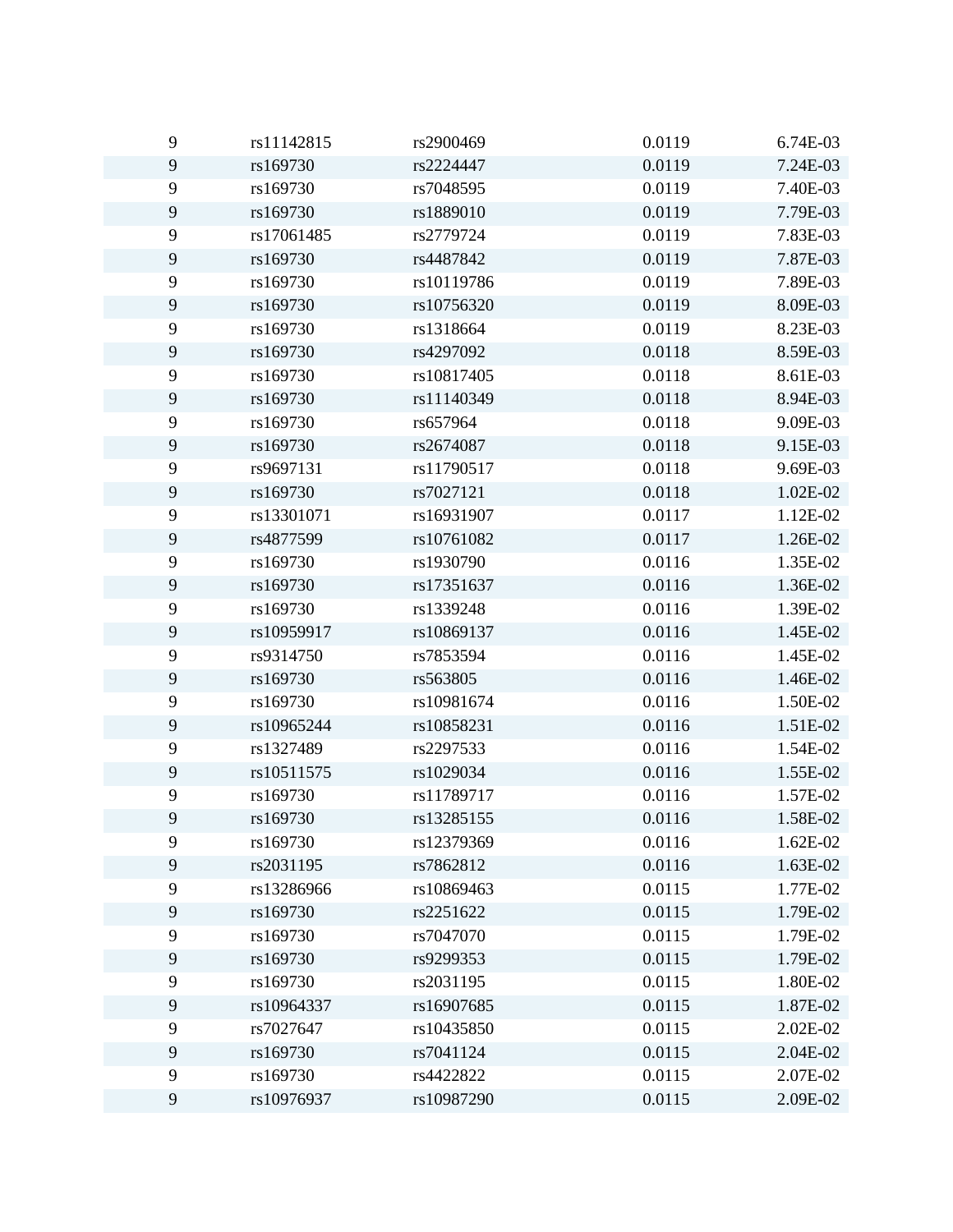| 9              | rs12551707 | rs638541   | 0.0114 | 2.15E-02 |
|----------------|------------|------------|--------|----------|
| 9              | rs169730   | rs7859203  | 0.0114 | 2.20E-02 |
| 9              | rs169730   | rs13286966 | 0.0114 | 2.21E-02 |
| $\mathbf{9}$   | rs10975323 | rs569434   | 0.0114 | 2.22E-02 |
| 9              | rs169730   | rs12000170 | 0.0114 | 2.25E-02 |
| 9              | rs2485157  | rs3739929  | 0.0114 | 2.32E-02 |
| $\mathbf{9}$   | rs169730   | rs7019482  | 0.0114 | 2.45E-02 |
| 9              | rs13287547 | rs9314750  | 0.0114 | 2.45E-02 |
| $\mathbf{9}$   | rs2113939  | rs10983685 | 0.0114 | 2.51E-02 |
| $\mathbf{9}$   | rs169730   | rs4454352  | 0.0114 | 2.59E-02 |
| 9              | rs169730   | rs7030906  | 0.0114 | 2.61E-02 |
| 9              | rs17287864 | rs7019068  | 0.0114 | 2.67E-02 |
| 9              | rs169730   | rs902923   | 0.0114 | 2.69E-02 |
| 9              | rs10780261 | rs10982516 | 0.0113 | 2.73E-02 |
| $\mathbf{9}$   | rs169730   | rs12551478 | 0.0113 | 2.74E-02 |
| 9              | rs12001366 | rs10759734 | 0.0113 | 2.74E-02 |
| $\mathbf{9}$   | rs10974334 | rs1411792  | 0.0113 | 2.84E-02 |
| 9              | rs9694997  | rs2756912  | 0.0113 | 2.84E-02 |
| $\mathbf{9}$   | rs10962814 | rs34971054 | 0.0113 | 2.85E-02 |
| 9              | rs169730   | rs7044513  | 0.0113 | 2.95E-02 |
| $\mathbf{9}$   | rs12551465 | rs16908259 | 0.0113 | 3.06E-02 |
| 9              | rs169730   | rs7859237  | 0.0113 | 3.06E-02 |
| $\mathbf{9}$   | rs169730   | rs6560319  | 0.0113 | 3.10E-02 |
| 9              | rs169730   | rs10759821 | 0.0113 | 3.10E-02 |
| $\mathbf{9}$   | rs2251622  | rs41529151 | 0.0113 | 3.11E-02 |
| 9              | rs169730   | rs10465021 | 0.0113 | 3.15E-02 |
| $\mathbf{9}$   | rs169730   | rs10969893 | 0.0113 | 3.16E-02 |
| 9              | rs169730   | rs2018717  | 0.0113 | 3.21E-02 |
| 9              | rs169730   | rs1530331  | 0.0113 | 3.27E-02 |
| 9              | rs957      | rs17394582 | 0.0113 | 3.31E-02 |
| 9              | rs16923908 | rs10858265 | 0.0112 | 3.48E-02 |
| $\mathbf{9}$   | rs169730   | rs10982235 | 0.0112 | 3.50E-02 |
| 9              | rs169730   | rs10809860 | 0.0112 | 3.54E-02 |
| $\mathbf{9}$   | rs10511437 | rs1536864  | 0.0112 | 3.60E-02 |
| 9              | rs2383046  | rs1927983  | 0.0112 | 3.61E-02 |
| $\mathbf{9}$   | rs169730   | rs514522   | 0.0112 | 3.90E-02 |
| 9              | rs7042837  | rs7039358  | 0.0112 | 3.91E-02 |
| $\mathbf{9}$   | rs169730   | rs7855444  | 0.0112 | 3.95E-02 |
| 9              | rs169730   | rs13287547 | 0.0112 | 4.01E-02 |
| $\overline{9}$ | rs169730   | rs12335425 | 0.0112 | 4.05E-02 |
| 9              | rs169730   | rs12001366 | 0.0112 | 4.06E-02 |
| $\mathbf{9}$   | rs2152263  | rs17051844 | 0.0112 | 4.06E-02 |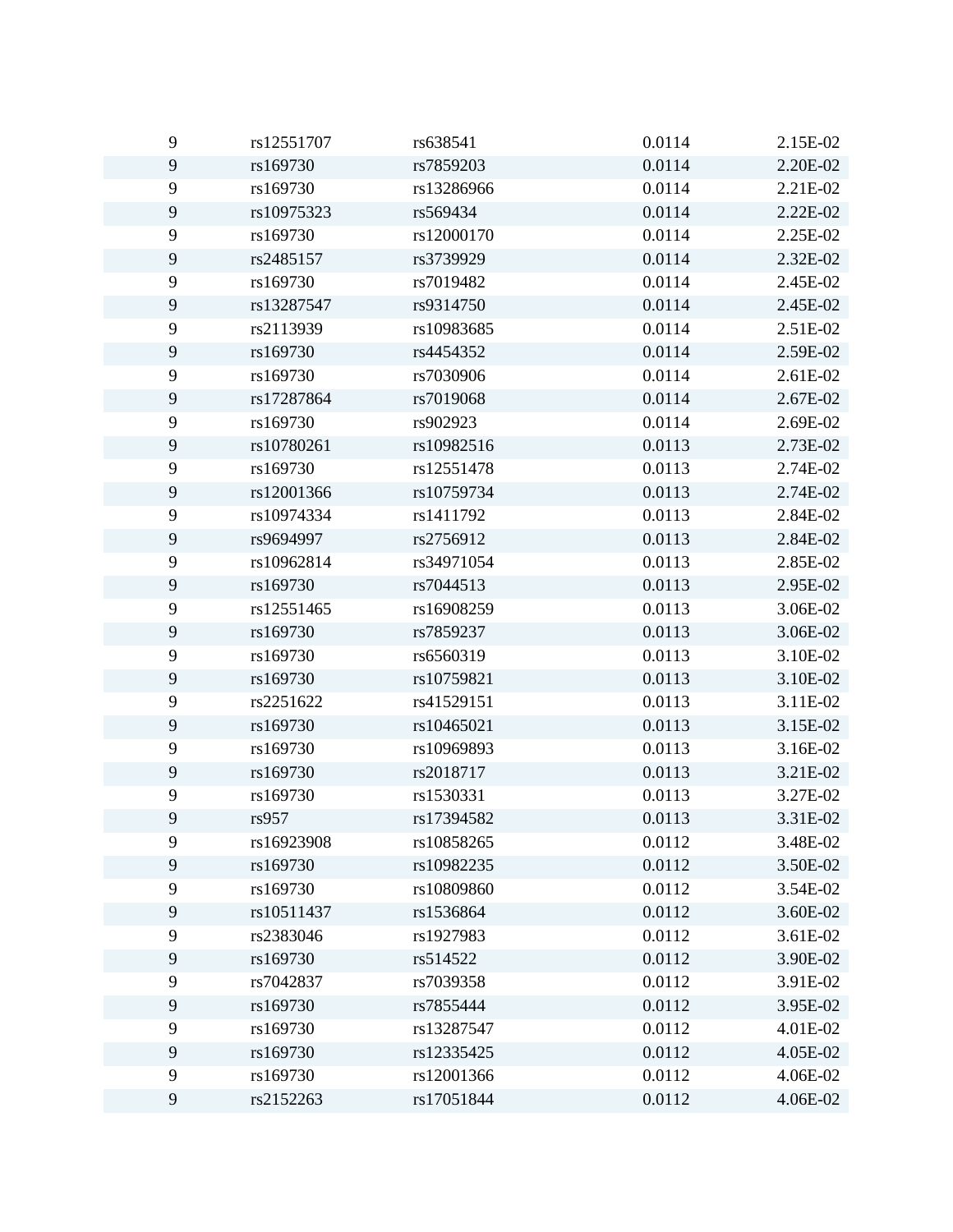| 9              | rs169730   | rs1347791  | 0.0112 | 4.09E-02 |
|----------------|------------|------------|--------|----------|
| 9              | rs169730   | rs10814339 | 0.0112 | 4.13E-02 |
| 9              | rs10815985 | rs3904999  | 0.0112 | 4.14E-02 |
| 9              | rs1023087  | rs1323420  | 0.0112 | 4.18E-02 |
| 9              | rs169730   | rs11142719 | 0.0112 | 4.20E-02 |
| 9              | rs4977501  | rs10979455 | 0.0112 | 4.20E-02 |
| 9              | rs169730   | rs4978577  | 0.0112 | 4.25E-02 |
| 9              | rs1609625  | rs17053979 | 0.0112 | 4.32E-02 |
| 9              | rs169730   | rs3922982  | 0.0111 | 4.34E-02 |
| 9              | rs169730   | rs502436   | 0.0111 | 4.39E-02 |
| $\mathbf{9}$   | rs10756216 | rs7025349  | 0.0111 | 4.49E-02 |
| $\overline{9}$ | rs169730   | rs7863262  | 0.0111 | 4.57E-02 |
| 9              | rs10780959 | rs6559328  | 0.0111 | 4.61E-02 |
| $\overline{9}$ | rs10976375 | rs10985207 | 0.0111 | 4.75E-02 |
| 9              | rs7857417  | rs1074670  | 0.0111 | 4.81E-02 |
| $\overline{9}$ | rs169730   | rs7020290  | 0.0111 | 4.88E-02 |
| 9              | rs169730   | rs445722   | 0.0111 | 4.97E-02 |
| 11             | rs7118678  | rs4542446  | 0.0112 | 4.14E-02 |
| 14             | rs999692   | rs1959873  | 0.0126 | 6.82E-04 |
| 14             | rs2401887  | rs2296145  | 0.0119 | 3.57E-03 |
| 14             | rs2401887  | rs34854034 | 0.0116 | 7.23E-03 |
| 14             | rs2401887  | rs8012888  | 0.0112 | 1.81E-02 |
| 14             | rs17100427 | rs2895908  | 0.0109 | 3.84E-02 |
| 15             | rs493971   | rs11633819 | 0.0287 | 3.58E-21 |
| 15             | rs493971   | rs3751586  | 0.0286 | 3.97E-21 |
| 15             | rs7178255  | rs11629846 | 0.0285 | 5.60E-21 |
| 15             | rs493971   | rs11072213 | 0.0284 | 7.18E-21 |
| 15             | rs493971   | rs2086329  | 0.0278 | 2.93E-20 |
| 15             | rs493971   | rs685201   | 0.0278 | 3.49E-20 |
| 15             | rs493971   | rs1863094  | 0.0278 | 3.61E-20 |
| 15             | rs493971   | rs16975740 | 0.0277 | 3.68E-20 |
| 15             | rs493971   | rs11637631 | 0.0276 | 4.76E-20 |
| 15             | rs493971   | rs488156   | 0.0275 | 6.95E-20 |
| 15             | rs493971   | rs335789   | 0.0275 | 7.04E-20 |
| 15             | rs493971   | rs17661734 | 0.0274 | 8.34E-20 |
| 15             | rs493971   | rs16975213 | 0.0274 | 9.92E-20 |
| 15             | rs493971   | rs1919175  | 0.0272 | 1.32E-19 |
| 15             | rs493971   | rs2469149  | 0.0272 | 1.42E-19 |
| 15             | rs493971   | rs4483822  | 0.0272 | 1.50E-19 |
| 15             | rs493971   | rs11631130 | 0.0272 | 1.55E-19 |
| 15             | rs493971   | rs11855112 | 0.0272 | 1.59E-19 |
| 15             | rs493971   | rs4777568  | 0.0272 | 1.64E-19 |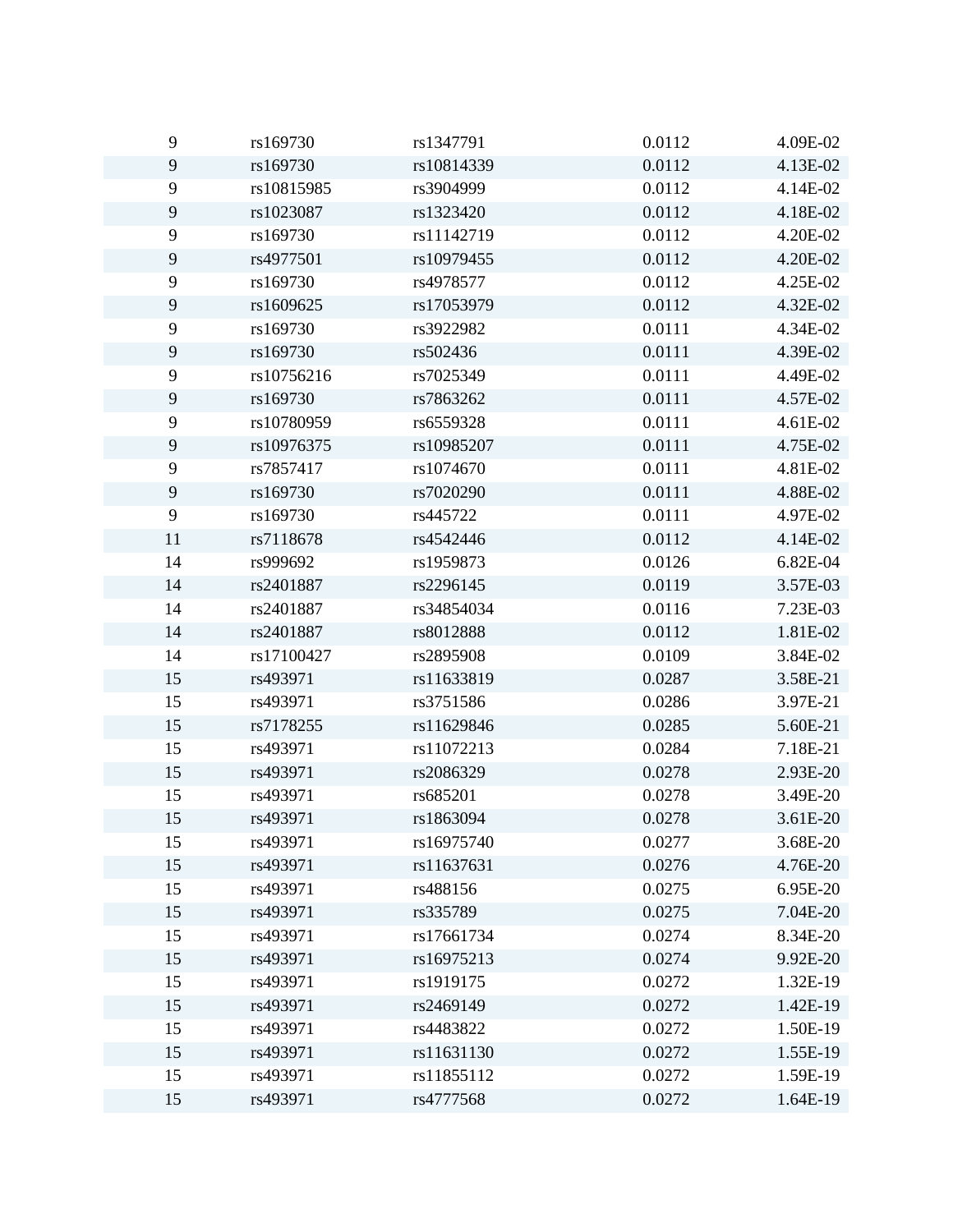| 15 | rs493971   | rs4965476  | 0.0271 | 1.85E-19 |
|----|------------|------------|--------|----------|
| 15 | rs493971   | rs2163194  | 0.0271 | 1.88E-19 |
| 15 | rs493971   | rs939590   | 0.0271 | 1.95E-19 |
| 15 | rs6576537  | rs10518833 | 0.0271 | 2.03E-19 |
| 15 | rs493971   | rs8034178  | 0.0270 | 2.34E-19 |
| 15 | rs493971   | rs7170474  | 0.0270 | 2.36E-19 |
| 15 | rs9806705  | rs7177662  | 0.0270 | 2.55E-19 |
| 15 | rs493971   | rs11071385 | 0.0270 | 2.57E-19 |
| 15 | rs493971   | rs3743261  | 0.0269 | 2.92E-19 |
| 15 | rs493971   | rs8024690  | 0.0269 | 3.16E-19 |
| 15 | rs493971   | rs9944177  | 0.0269 | 3.35E-19 |
| 15 | rs493971   | rs1364822  | 0.0268 | 3.52E-19 |
| 15 | rs493971   | rs965538   | 0.0268 | 3.68E-19 |
| 15 | rs493971   | rs12595648 | 0.0268 | 3.70E-19 |
| 15 | rs493971   | rs12915412 | 0.0268 | 3.81E-19 |
| 15 | rs493971   | rs17336789 | 0.0268 | 3.91E-19 |
| 15 | rs12916870 | rs16971340 | 0.0267 | 5.35E-19 |
| 15 | rs493971   | rs10083714 | 0.0267 | 5.35E-19 |
| 15 | rs493971   | rs1657792  | 0.0266 | 6.09E-19 |
| 15 | rs493971   | rs1648245  | 0.0266 | 6.18E-19 |
| 15 | rs493971   | rs12438157 | 0.0266 | 6.26E-19 |
| 15 | rs316611   | rs12916134 | 0.0266 | 6.42E-19 |
| 15 | rs493971   | rs301848   | 0.0266 | 6.56E-19 |
| 15 | rs493971   | rs4775177  | 0.0266 | 7.37E-19 |
| 15 | rs493971   | rs7179693  | 0.0266 | 7.38E-19 |
| 15 | rs7169431  | rs4077174  | 0.0265 | 7.53E-19 |
| 15 | rs493971   | rs12439689 | 0.0265 | 7.84E-19 |
| 15 | rs493971   | rs4777032  | 0.0265 | 8.49E-19 |
| 15 | rs493971   | rs12324744 | 0.0265 | 8.82E-19 |
| 15 | rs3751586  | rs4886707  | 0.0265 | 8.91E-19 |
| 15 | rs493971   | rs6494768  | 0.0265 | 8.98E-19 |
| 15 | rs493971   | rs2086455  | 0.0265 | 9.29E-19 |
| 15 | rs493971   | rs16977850 | 0.0265 | 9.39E-19 |
| 15 | rs493971   | rs4281685  | 0.0264 | 1.02E-18 |
| 15 | rs17303803 | rs2139952  | 0.0264 | 1.06E-18 |
| 15 | rs493971   | rs2606163  | 0.0264 | 1.12E-18 |
| 15 | rs493971   | rs16975304 | 0.0264 | 1.17E-18 |
| 15 | rs7172629  | rs2018100  | 0.0264 | 1.17E-18 |
| 15 | rs493971   | rs2970357  | 0.0264 | 1.18E-18 |
| 15 | rs4924305  | rs2552175  | 0.0264 | 1.20E-18 |
| 15 | rs17661734 | rs288438   | 0.0264 | 1.21E-18 |
| 15 | rs493971   | rs6496412  | 0.0263 | 1.23E-18 |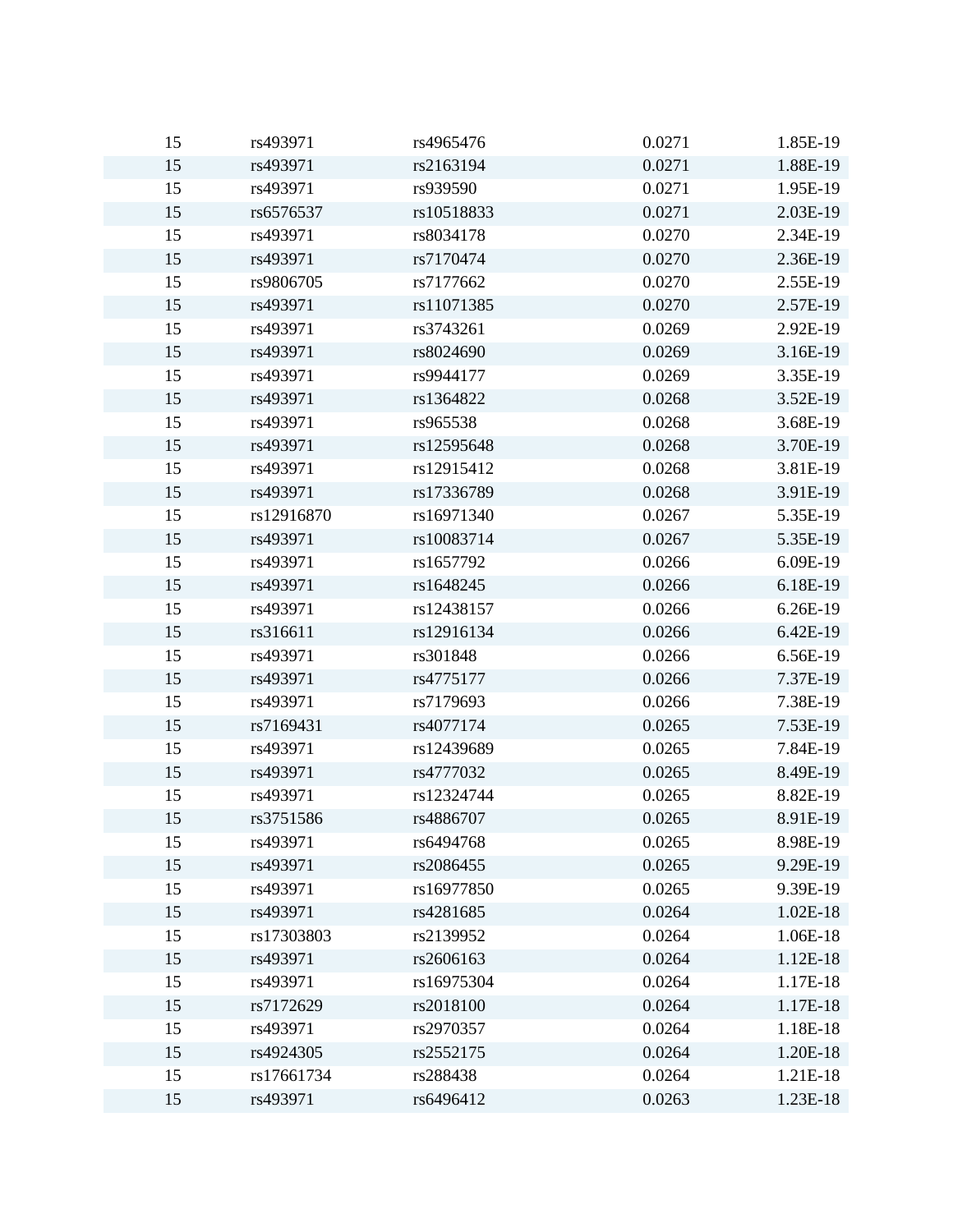| 15 | rs493971   | rs1877782  | 0.0263 | 1.23E-18 |
|----|------------|------------|--------|----------|
| 15 | rs493971   | rs11858307 | 0.0263 | 1.24E-18 |
| 15 | rs493971   | rs12441657 | 0.0263 | 1.26E-18 |
| 15 | rs7403021  | rs2260971  | 0.0263 | 1.27E-18 |
| 15 | rs2412716  | rs6494849  | 0.0263 | 1.28E-18 |
| 15 | rs493971   | rs16954227 | 0.0263 | 1.30E-18 |
| 15 | rs493971   | rs873843   | 0.0263 | 1.30E-18 |
| 15 | rs493971   | rs12913742 | 0.0263 | 1.35E-18 |
| 15 | rs12442708 | rs7171279  | 0.0263 | 1.38E-18 |
| 15 | rs493971   | rs16977939 | 0.0263 | 1.41E-18 |
| 15 | rs493971   | rs12916690 | 0.0263 | 1.53E-18 |
| 15 | rs669653   | rs12441227 | 0.0263 | 1.54E-18 |
| 15 | rs17116685 | rs338342   | 0.0263 | 1.55E-18 |
| 15 | rs493971   | rs7169431  | 0.0263 | 1.56E-18 |
| 15 | rs493971   | rs2347450  | 0.0262 | 1.58E-18 |
| 15 | rs16954227 | rs2839734  | 0.0262 | 1.62E-18 |
| 15 | rs493971   | rs6496029  | 0.0262 | 1.62E-18 |
| 15 | rs493971   | rs1551991  | 0.0262 | 1.66E-18 |
| 15 | rs493971   | rs8032675  | 0.0262 | 1.69E-18 |
| 15 | rs1918646  | rs3901588  | 0.0262 | 1.70E-18 |
| 15 | rs493971   | rs2306021  | 0.0262 | 1.75E-18 |
| 15 | rs493971   | rs11636870 | 0.0262 | 1.83E-18 |
| 15 | rs493971   | rs8025438  | 0.0262 | 1.86E-18 |
| 15 | rs1440806  | rs1912     | 0.0262 | 1.87E-18 |
| 15 | rs493971   | rs7172629  | 0.0262 | 1.88E-18 |
| 15 | rs16954800 | rs1614625  | 0.0262 | 1.91E-18 |
| 15 | rs11638578 | rs2414844  | 0.0262 | 1.97E-18 |
| 15 | rs11858307 | rs16975275 | 0.0262 | 2.00E-18 |
| 15 | rs493971   | rs1371385  | 0.0261 | 2.05E-18 |
| 15 | rs493971   | rs2073987  | 0.0261 | 2.06E-18 |
| 15 | rs493971   | rs7171849  | 0.0261 | 2.07E-18 |
| 15 | rs493971   | rs304982   | 0.0261 | 2.10E-18 |
| 15 | rs493971   | rs7161806  | 0.0261 | 2.10E-18 |
| 15 | rs493971   | rs703237   | 0.0261 | 2.11E-18 |
| 15 | rs7165249  | rs16973216 | 0.0261 | 2.15E-18 |
| 15 | rs939981   | rs17191491 | 0.0261 | 2.22E-18 |
| 15 | rs6492918  | rs13380271 | 0.0261 | 2.30E-18 |
| 15 | rs493971   | rs12438071 | 0.0261 | 2.37E-18 |
| 15 | rs12916690 | rs17733968 | 0.0261 | 2.38E-18 |
| 15 | rs493971   | rs6496026  | 0.0261 | 2.44E-18 |
| 15 | rs493971   | rs288438   | 0.0261 | 2.50E-18 |
| 15 | rs493971   | rs12900029 | 0.0261 | 2.50E-18 |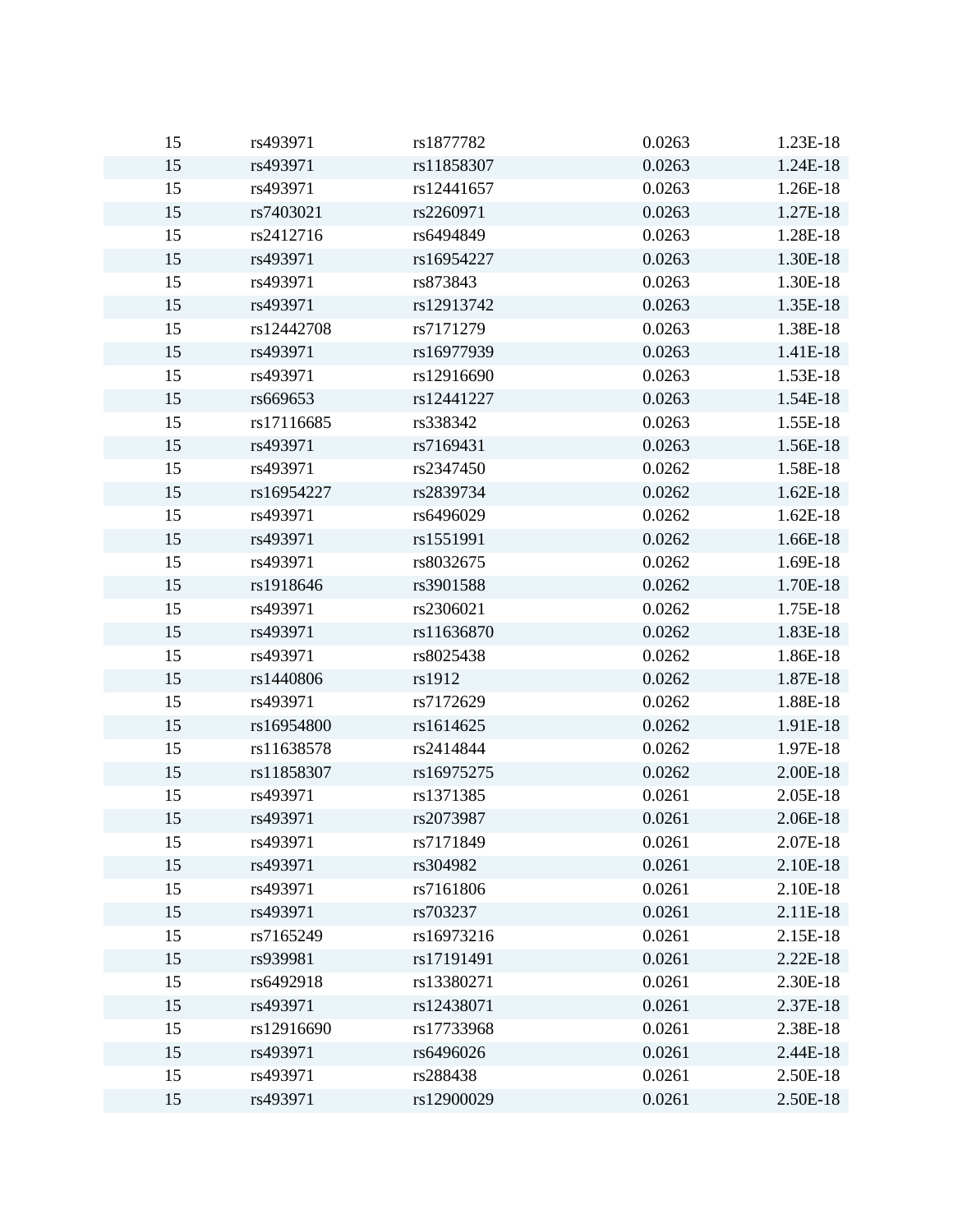| 15 | rs493971   | rs12594983 | 0.0260 | 2.64E-18 |
|----|------------|------------|--------|----------|
| 15 | rs493971   | rs7171473  | 0.0260 | 2.77E-18 |
| 15 | rs493971   | rs8031441  | 0.0260 | 2.81E-18 |
| 15 | rs493971   | rs7170819  | 0.0260 | 2.90E-18 |
| 15 | rs11072213 | rs2573613  | 0.0260 | 3.02E-18 |
| 15 | rs493971   | rs4965741  | 0.0260 | 3.14E-18 |
| 15 | rs493971   | rs4932444  | 0.0260 | 3.15E-18 |
| 15 | rs17555260 | rs6493620  | 0.0260 | 3.25E-18 |
| 15 | rs1269118  | rs11638393 | 0.0260 | 3.29E-18 |
| 15 | rs493971   | rs1966765  | 0.0259 | 3.35E-18 |
| 15 | rs493971   | rs12594008 | 0.0259 | 3.39E-18 |
| 15 | rs8034178  | rs7170320  | 0.0259 | 3.44E-18 |
| 15 | rs17762345 | rs12148198 | 0.0259 | 3.45E-18 |
| 15 | rs493971   | rs17791430 | 0.0259 | 3.46E-18 |
| 15 | rs12593847 | rs6494833  | 0.0259 | 3.56E-18 |
| 15 | rs493971   | rs2444234  | 0.0259 | 3.76E-18 |
| 15 | rs11633819 | rs8042430  | 0.0259 | 3.85E-18 |
| 15 | rs7164801  | rs2047223  | 0.0259 | 3.87E-18 |
| 15 | rs493971   | rs304939   | 0.0259 | 3.91E-18 |
| 15 | rs493971   | rs10152331 | 0.0259 | 3.91E-18 |
| 15 | rs493971   | rs7179692  | 0.0259 | 3.96E-18 |
| 15 | rs17443613 | rs1479817  | 0.0259 | 3.99E-18 |
| 15 | rs1648245  | rs8043067  | 0.0259 | 4.06E-18 |
| 15 | rs493971   | rs874955   | 0.0258 | 4.42E-18 |
| 15 | rs493971   | rs2652804  | 0.0258 | 4.56E-18 |
| 15 | rs493971   | rs7182577  | 0.0258 | 4.82E-18 |
| 15 | rs493971   | rs6494387  | 0.0257 | 5.61E-18 |
| 15 | rs493971   | rs937927   | 0.0257 | 5.69E-18 |
| 15 | rs493971   | rs896366   | 0.0257 | 5.81E-18 |
| 15 | rs493971   | rs7170093  | 0.0257 | 6.14E-18 |
| 15 | rs17235812 | rs7176517  | 0.0256 | 8.45E-18 |
| 15 | rs493971   | rs7172127  | 0.0254 | 1.16E-17 |
| 15 | rs493971   | rs12591682 | 0.0254 | 1.36E-17 |
| 15 | rs11070185 | rs12595405 | 0.0254 | 1.42E-17 |
| 15 | rs493971   | rs6494903  | 0.0253 | 1.82E-17 |
| 15 | rs493971   | rs2701419  | 0.0252 | 2.00E-17 |
| 15 | rs493971   | rs12914158 | 0.0252 | 2.01E-17 |
| 15 | rs17649891 | rs2059927  | 0.0252 | 2.41E-17 |
| 15 | rs493971   | rs11636063 | 0.0251 | 2.51E-17 |
| 15 | rs493971   | rs7168056  | 0.0250 | 3.85E-17 |
| 15 | rs493971   | rs12915892 | 0.0248 | 6.01E-17 |
| 15 | rs493971   | rs7181082  | 0.0237 | 9.66E-16 |